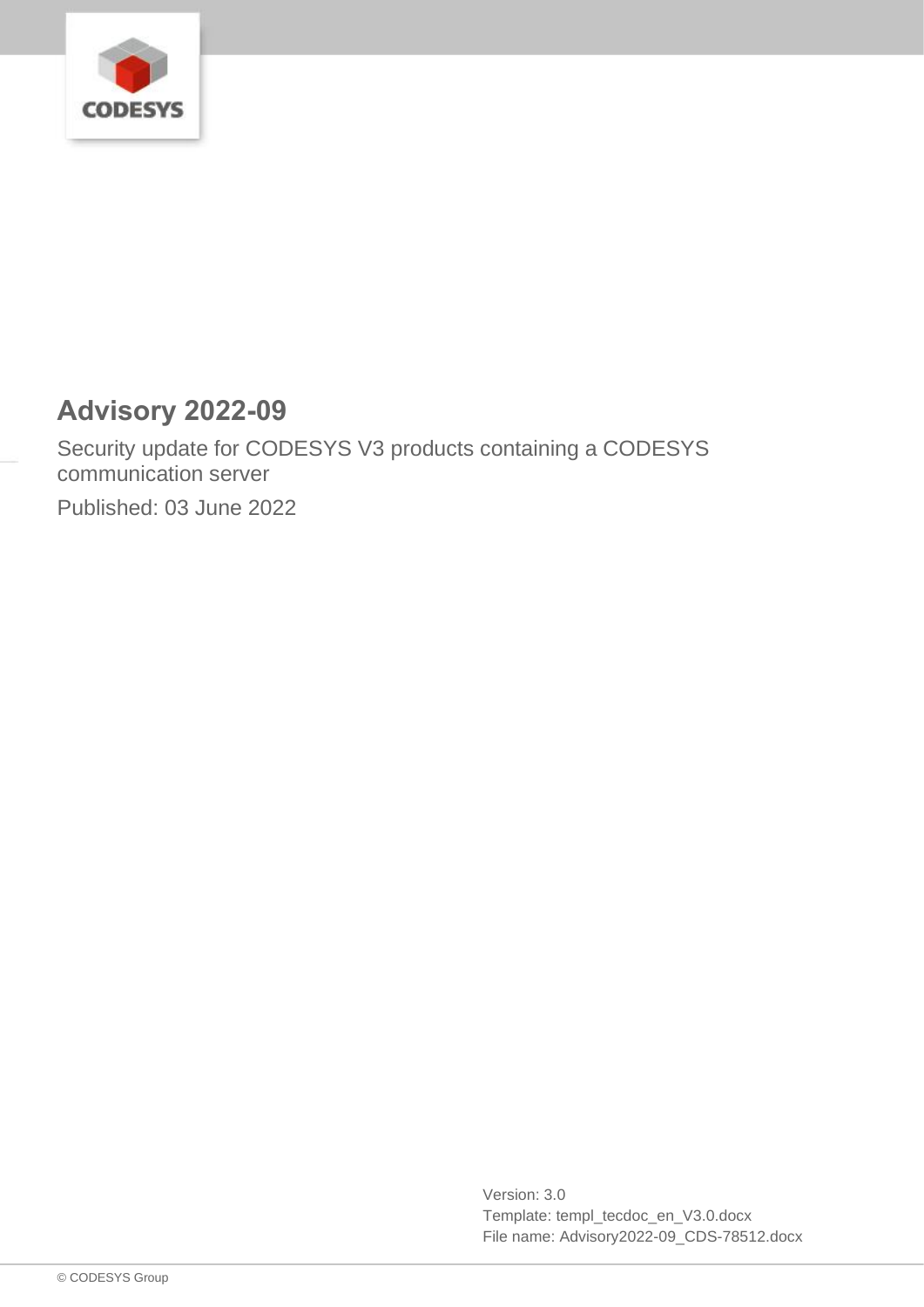# **CONTENT**

|                          |                                                                                            | Page                    |
|--------------------------|--------------------------------------------------------------------------------------------|-------------------------|
| 1                        | <b>Affected Products</b>                                                                   | 3                       |
| $\mathbf{2}$             | <b>Vulnerability overview</b>                                                              | 3                       |
| 2.1<br>2.2<br>2.3<br>2.4 | <b>Type</b><br><b>Management Summary</b><br>References<br><b>Severity Rating</b>           | 3<br>3<br>$\frac{3}{3}$ |
| 3                        | <b>Vulnerability details</b>                                                               | 4                       |
| 3.1<br>3.2<br>3.3<br>3.4 | <b>Detailed Description</b><br>Exploitability<br><b>Difficulty</b><br>Existence of exploit | 4<br>4<br>4<br>4        |
| 4                        | Available software updates                                                                 | 4                       |
| 5                        | <b>Mitigation</b>                                                                          | 5                       |
| 6                        | <b>Acknowledgments</b>                                                                     | 5                       |
| 7                        | <b>Further Information</b>                                                                 | 5                       |
| 8                        | <b>Disclaimer</b>                                                                          | 5                       |
| <b>Bibliography</b>      |                                                                                            | 6                       |
| <b>Change History</b>    |                                                                                            |                         |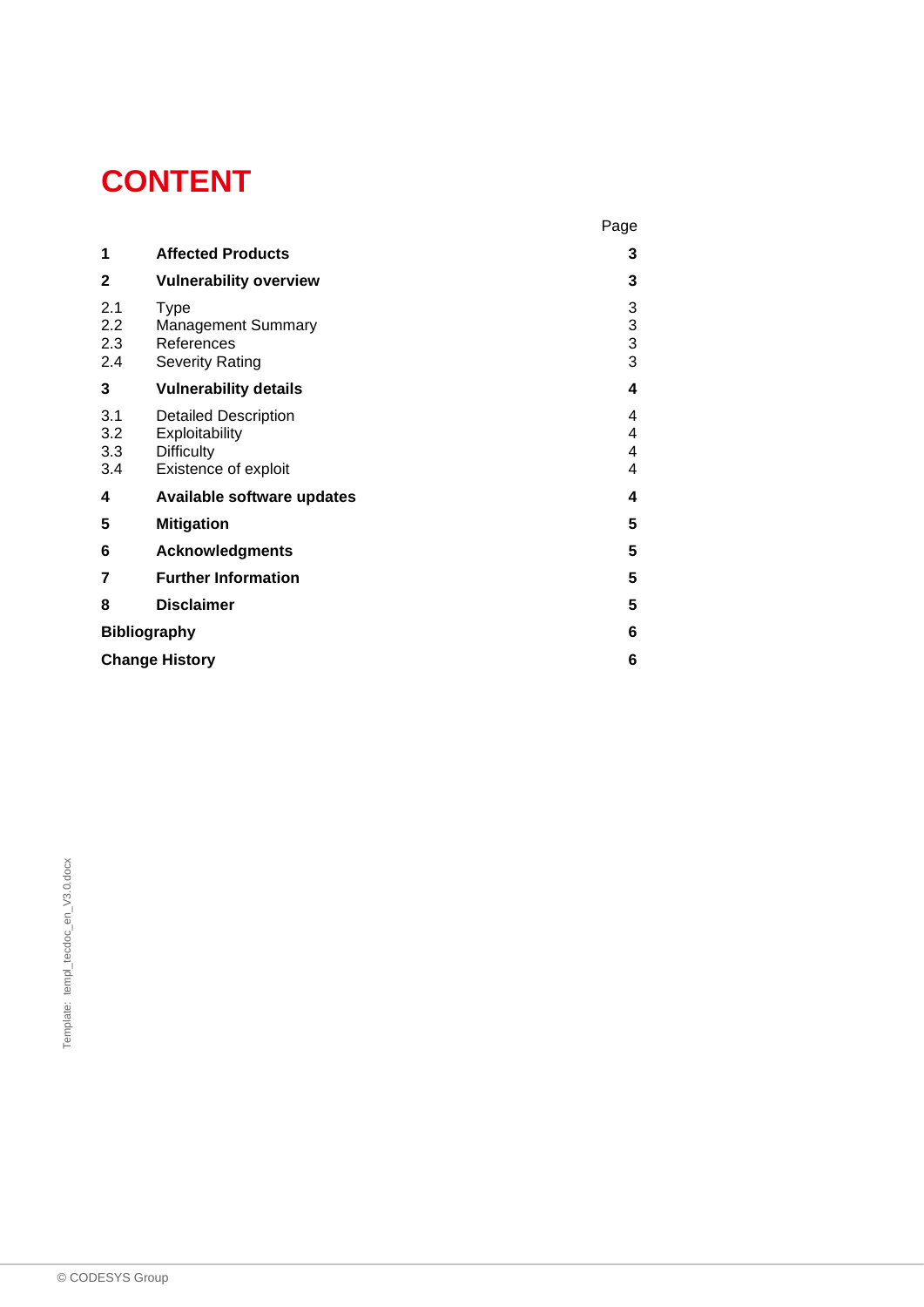# <span id="page-2-0"></span>**1 Affected Products**

All variants of the following CODESYS V3 products containing at least one of the components CmpBlkDrvTcp, CmpChannelServer or CmpChannelServerEmbedded in all versions prior V3.5.18.20 are affected, regardless of the CPU type or operating system:

- CODESYS Control RTE (SL)
- CODESYS Control RTE (for Beckhoff CX) SL
- CODESYS Control Win (SL)
- CODESYS Gateway
- CODESYS Edge Gateway for Windows
- CODESYS HMI (SL)
- CODESYS Development System V3
- CODESYS Control Runtime System Toolkit
- CODESYS Embedded Target Visu Toolkit
- CODESYS Remote Target Visu Toolkit

Note: Within the CODESYS Development System V3, the simulation runtime is affected.

In addition, the following products based on the CODESYS Control V3 Runtime System Toolkit are affected in all versions prior to V4.5.0.0:

- CODESYS Control for BeagleBone SL
- CODESYS Control for Beckhoff CX9020 SL
- CODESYS Control for emPC-A/iMX6 SL
- CODESYS Control for IOT2000 SL
- CODESYS Control for Linux SL
- CODESYS Control for PFC100 SL
- CODESYS Control for PFC200 SL
- CODESYS Control for PLCnext SL
- CODESYS Control for Raspberry Pi SL
- CODESYS Control for WAGO Touch Panels 600 SL
- <span id="page-2-1"></span>• CODESYS Edge Gateway for Linux

#### **2 Vulnerability overview**

# <span id="page-2-2"></span>**2.1 Type**

CWE-400: Uncontrolled Resource Consumption [7]

#### <span id="page-2-3"></span>**2.2 Management Summary**

An unauthenticated attacker is able to block all available TCP connections or communication channels, to prevent legitimate users or clients from establishing a new connection to the CODESYS runtime system.

#### <span id="page-2-4"></span>**2.3 References**

CVE: CVE-2022-30791, CVE-2022-30792 [6]

CODESYS JIRA: CDS-78512, CDS-79205, CDS-81452, CDS-81453

#### <span id="page-2-5"></span>**2.4 Severity Rating**

CODESYS GmbH has rated this vulnerability as medium.

The CVSS v3.1 base score of 5.3 has been assigned. The CVSS vector string is (CVSS:3.1/AV:N/AC:L/PR:N/UI:N/S:U/C:N/I:N/A:L). [8]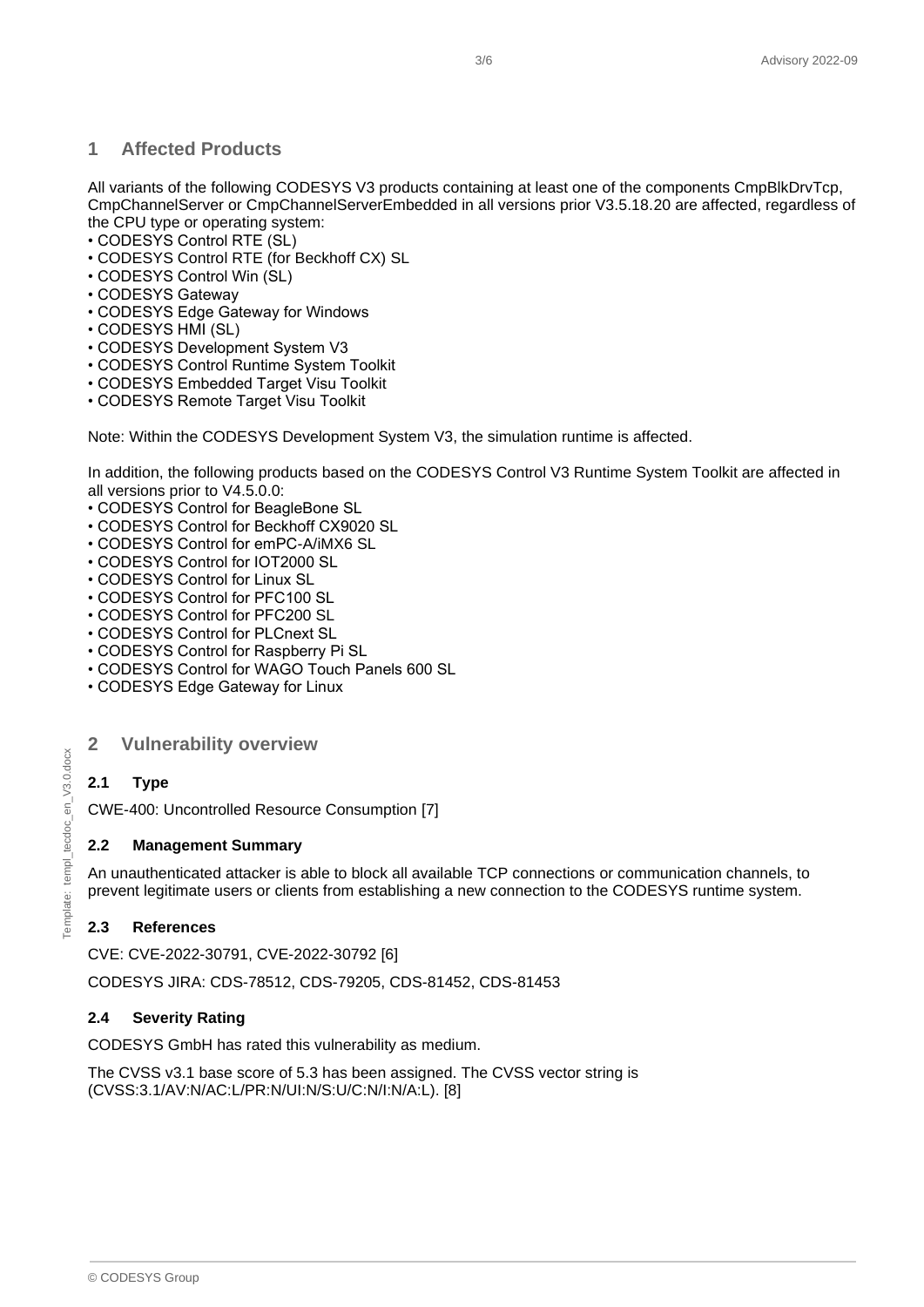# <span id="page-3-0"></span>**3 Vulnerability details**

#### <span id="page-3-1"></span>**3.1 Detailed Description**

CODESYS products such as CODESYS Control runtime systems contain communication servers for the CODESYS protocol to enable communication with clients like the CODESYS Development System. To limit resource consumption, the CODESYS runtime system allows a certain number of incoming TCP connections (CmpBlkDrvTcp) or channel connections (CmpChannelServer, CmpChannelServerEmbedded) of the CODESYS protocol. Once this limit is reached, it does not allow any new client connection.

An unauthenticated attacker is able to block all available TCP connections or communication channels. If the attack is repeated, it can permanently prevent legitimate users or clients from establishing a new connection to the CODESYS runtime system. Existing connections are not affected and therefore remain intact.

CVE-2022-30791: CmpBlkDrvTcp allows unauthenticated attackers to block all its available TCP connections.

CVE-2022-30792: CmpChannelServer, CmpChannelServerEmbedded allow unauthenticated attackers to block all their available communication channels.

#### <span id="page-3-2"></span>**3.2 Exploitability**

These vulnerabilities could be exploited remotely.

#### <span id="page-3-3"></span>**3.3 Difficulty**

An attacker with low skills would be able to exploit these vulnerabilities.

#### <span id="page-3-4"></span>**3.4 Existence of exploit**

<span id="page-3-5"></span>No known public exploits specifically target these vulnerabilities in CODESYS products.

#### **4 Available software updates**

CODESYS GmbH has released version V3.5.18.20, which solves the identified security vulnerabilities for the following products:

- CODESYS Control RTE (SL)
- CODESYS Control RTE (for Beckhoff CX) SL
- CODESYS Control Win (SL)
- CODESYS Gateway
- CODESYS Edge Gateway for Windows
- CODESYS HMI (SL)
- CODESYS Development System V3
- CODESYS Control Runtime System Toolkit
- CODESYS Embedded Target Visu Toolkit
- CODESYS Remote Target Visu Toolkit

For the below listed products, these issues will be fixed by version V4.5.0.0, which is based on the CODESYS Control V3 Runtime System Toolkit V3.5.18.20:

- CODESYS Control for BeagleBone SL
- CODESYS Control for Beckhoff CX9020 SL
- CODESYS Control for emPC-A/iMX6 SL
- CODESYS Control for IOT2000 SL
- CODESYS Control for Linux SL
- CODESYS Control for PFC100 SL
- CODESYS Control for PFC200 SL
- CODESYS Control for PLCnext SL
- CODESYS Control for Raspberry Pi SL
- CODESYS Control for WAGO Touch Panels 600 SL
- CODESYS Edge Gateway for Linux

The release of version V4.5.0.0 is expected for June 2022.

The CODESYS Development System and the products available as CODESYS AddOns can be downloaded and installed directly with the CODESYS Installer or be downloaded from the CODESYS Store.

 $en_V3.0.doc$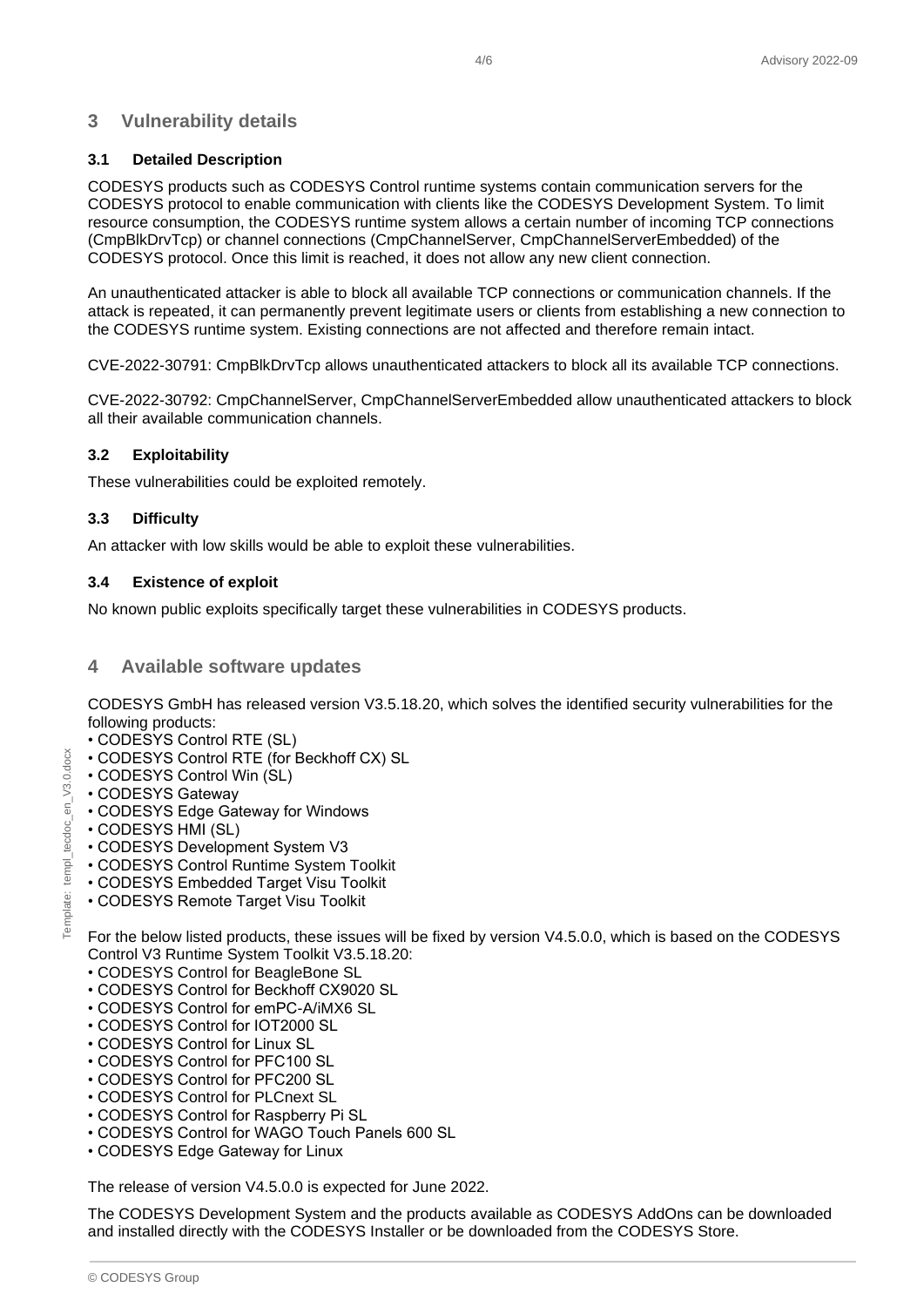Alternatively, as well as for all other products, you will find further information on obtaining the software update in the CODESYS Update area [3].

#### <span id="page-4-0"></span>**5 Mitigation**

CODESYS GmbH recommends using the available software update to fix the vulnerabilities.

Currently, CODESYS GmbH has not identified any specific workarounds for these vulnerabilities, in case the software update is not applied.

As part of a security strategy, CODESYS GmbH recommends the following general defense measures to reduce the risk of exploits:

• Use controllers and devices only in a protected environment to minimize network exposure and ensure that they are not accessible from outside

- Use firewalls to protect and separate the control system network from other networks
- Use VPN (Virtual Private Networks) tunnels if remote access is required
- Activate and apply user management and password features
- Use encrypted communication links
- Limit the access to both development and control system by physical means, operating system features, etc.

• Protect both development and control system by using up to date virus detecting solutions

For more information and general recommendations for protecting machines and plants, see also the CODESYS Security Whitepaper [1].

# <span id="page-4-1"></span>**6 Acknowledgments**

These vulnerabilities were discovered by B. Fels and B. Stuber of Robert Bosch GmbH.

CODESYS GmbH thanks for reporting following coordinated disclosure. This helps us to improve our products and to protect customers and users.

# <span id="page-4-2"></span>**7 Further Information**

For additional information regarding the CODESYS products, especially the above-mentioned versions, or about the described vulnerability please contact the CODESYS support team [5].

# <span id="page-4-3"></span>**8 Disclaimer**

CODESYS GmbH assumes no liability whatsoever for indirect, collateral, accidental or consequential losses that occur by the distribution and/or use of this document or any losses in connection with the distribution and/or use of this document. All information published in this document is provided on good faith by CODESYS GmbH. Insofar as permissible by law, however, none of this information shall establish any guarantee, commitment or liability on the part of CODESYS GmbH.

Note: Not all CODESYS features are available in all territories. For more information on geographic restrictions, please contact sales@codesys.com.